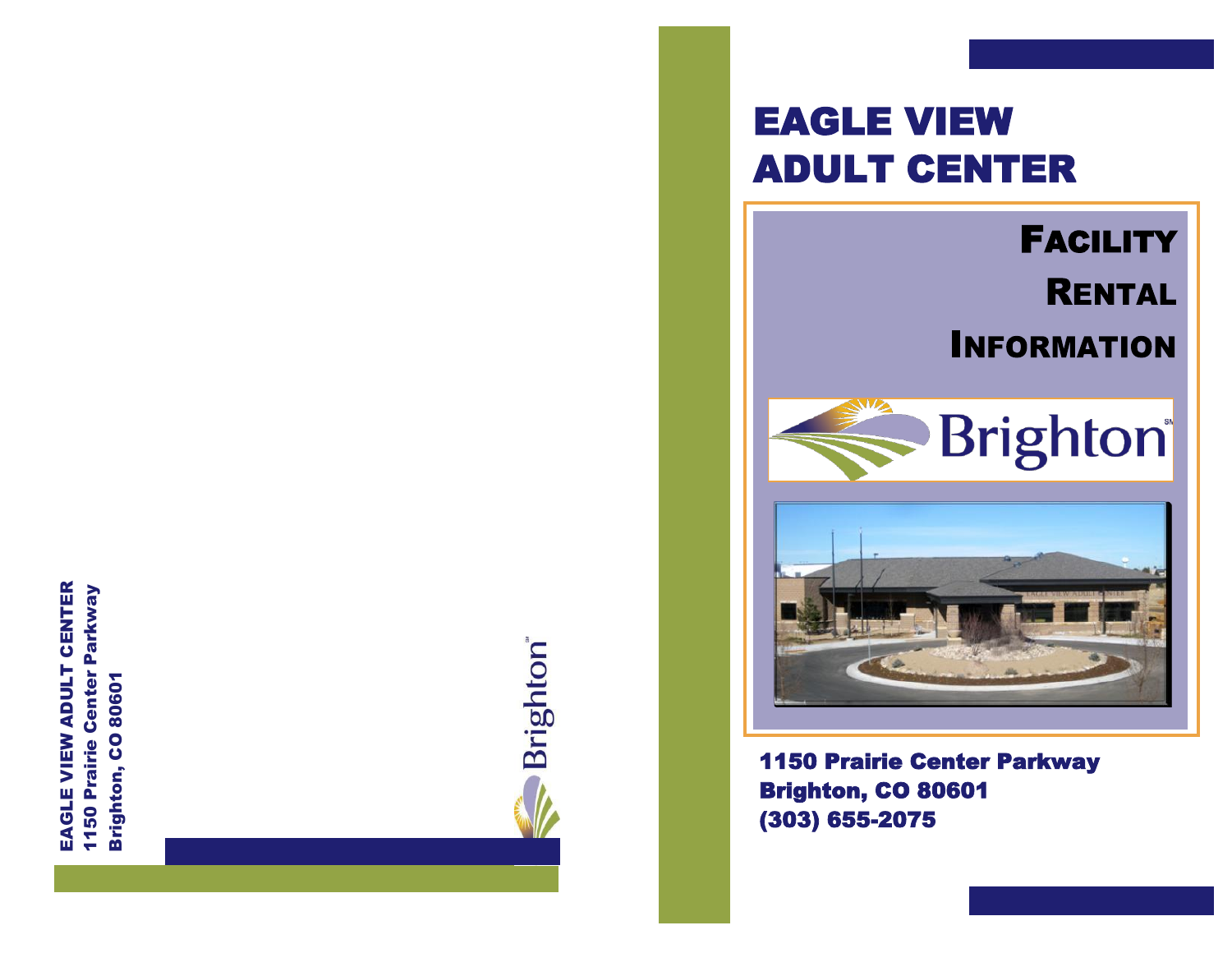# Table of Contents

| <b>Mission</b>                     | 2 |
|------------------------------------|---|
| <b>Priority of Use</b>             | 2 |
| <b>Hours of Operation</b>          | 5 |
| <b>Rental of Facility Policy</b>   | 2 |
| <b>Center Guidelines</b>           | 3 |
| Set-up                             | 4 |
| Decorations                        | 4 |
| Clean-up                           | 4 |
| Alcohol                            | 6 |
| Fees                               | 6 |
| <b>Community Room Reservations</b> | 7 |
| <b>Classroom Reservations</b>      | 8 |
| <b>Additional Fees</b>             | 8 |
| Security                           | 8 |
| Audio Visual and Equipment Rental  | 8 |
| Rental Agreement                   |   |

# **MISSION OF THE EAGLE VIEW ADULT CENTER**

The Eagle View Adult Center is dedicated to the overall social, educational, outreach and wellness needs of seniors and active adults.

# **EAGLE VIEW ADULT CENTER FACILITY USE POLICY**

The Eagle View Adult Center is owned by the City of Brighton. City of Brighton sponsored programs and activities have priority use of the Eagle View Adult Center. Therefore consecutive nightly, weekly or monthly usage will not be available.

# **HOURS OF OPERATION**

Eagle View will be open Monday – Friday from 8 am – 4 pm.

Occasional special events may be scheduled by staff after hours and weekends.

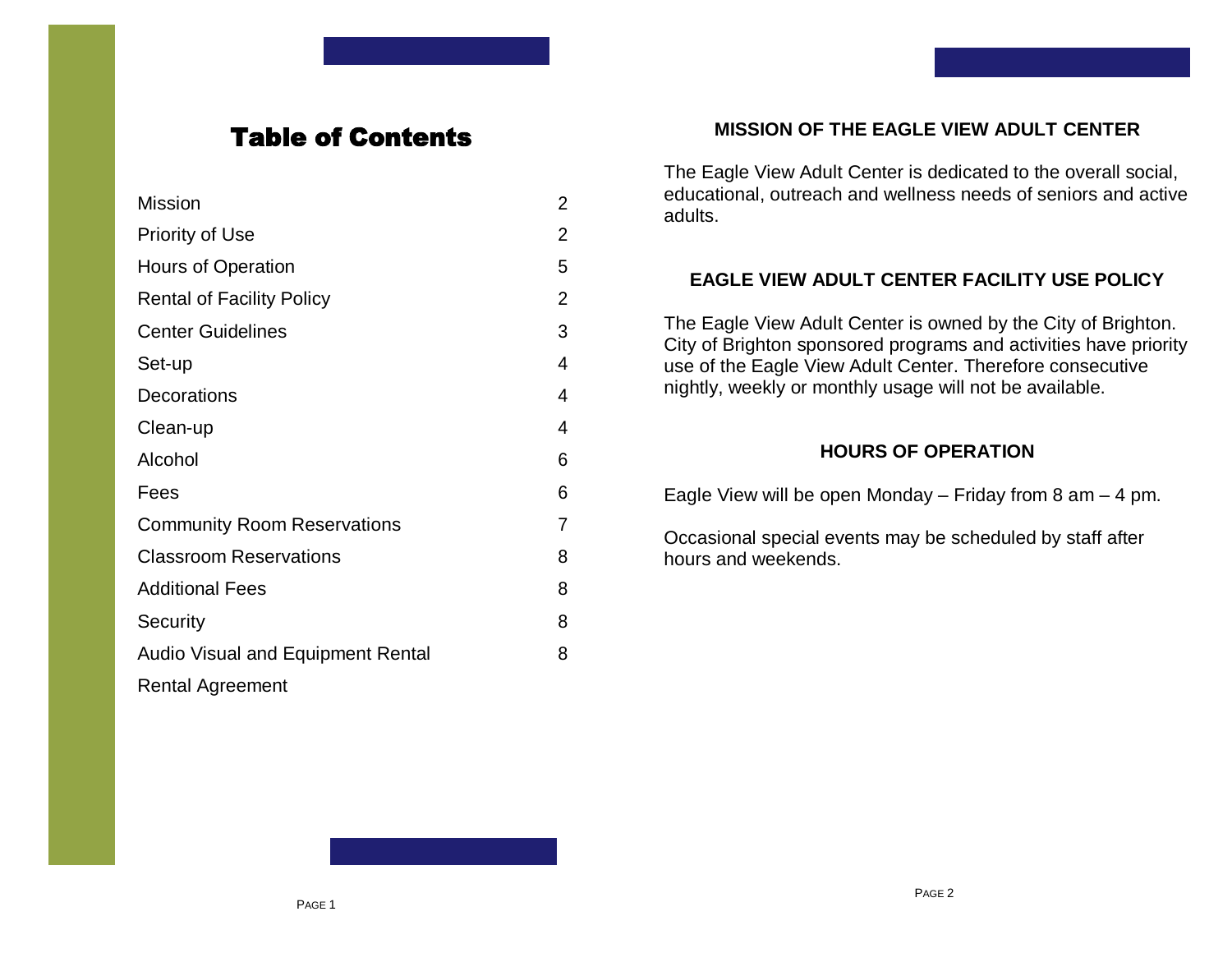#### **PRIORITY OF USE**

Rentals will be for adult functions only.

**First Priority:** Programs and activities initiated, sponsored or co-sponsored by the Eagle View Adult Center.

**Second Priority:** Programs and activities initiated, sponsored or co-sponsored by the City of Brighton.

*Third Priority: Community and other non-for-profit groups. Fourth Priority*: Commercial for-profit groups or individuals. *All priorities are based on a first-come, first serve basis.*

# **RENTAL OF FACILITY POLICY**

The rental of the facility may be used only for the event described in the rental agreement and for no other purposes. The individual whose signature appears at the bottom of the rental form is responsible for monitoring the conduct of all guests and informing them of any breach in the rental rules and regulations. The renter must be present the entire time of the rental or appoint a substitute if needed, to act as the responsible individual. Under no circumstances is the City of Brighton / Eagle View Adult Center to be named as a sponsor of the event on any mailings, handouts or other promotional materials without the written consent of facility manager. The City of Brighton reserves the right to hold other functions in rooms not reserved by the renter.

#### **CENTER GUIDELINES**

- 1. Guests are to stay in the rented rooms as described by the Facility Rental Agreement except for restroom usage. The City of Brighton reserves the right to hold other functions in rooms not reserved by the renter.
- 2. The poolroom is off limits for all rental activities.
- 3. All eating and drinking is restricted to the assigned rooms.
- 4. No red or pink liquids may be served.
- 5. Eagle View Adult Center is a non-smoking facility. Smoking and illegal drugs are not allowed anywhere in the facility.
- 6. Alcohol is not allowed except for rentals with prior approval (see Alcohol Policy.) Alcohol is limited to beer and wine only with no glass containers.
- 7. Children are not allowed to run or play unattended in the building and must be supervised by adults.
- 8. Ice is available when kitchen is included in rental.
- 9. Utensils, plates, cups, serving dishes, table clothes, etc. are not provided. Senior Center equipment will be available only if approved **prior** to rental and noted on rental agreement.
- 10. No rice, confetti, wheat or birdseed is allowed in or around the Eagle View Adult Center. No lit candles are allowed inside the Center.
- 11. A facility supervisor must be present during all facility rentals.
- 12. All rules and regulations will be strictly enforced. The facility supervisor and/or police may immediately terminate a rental with no refunds of rental fees if any of the facility use policies are violated.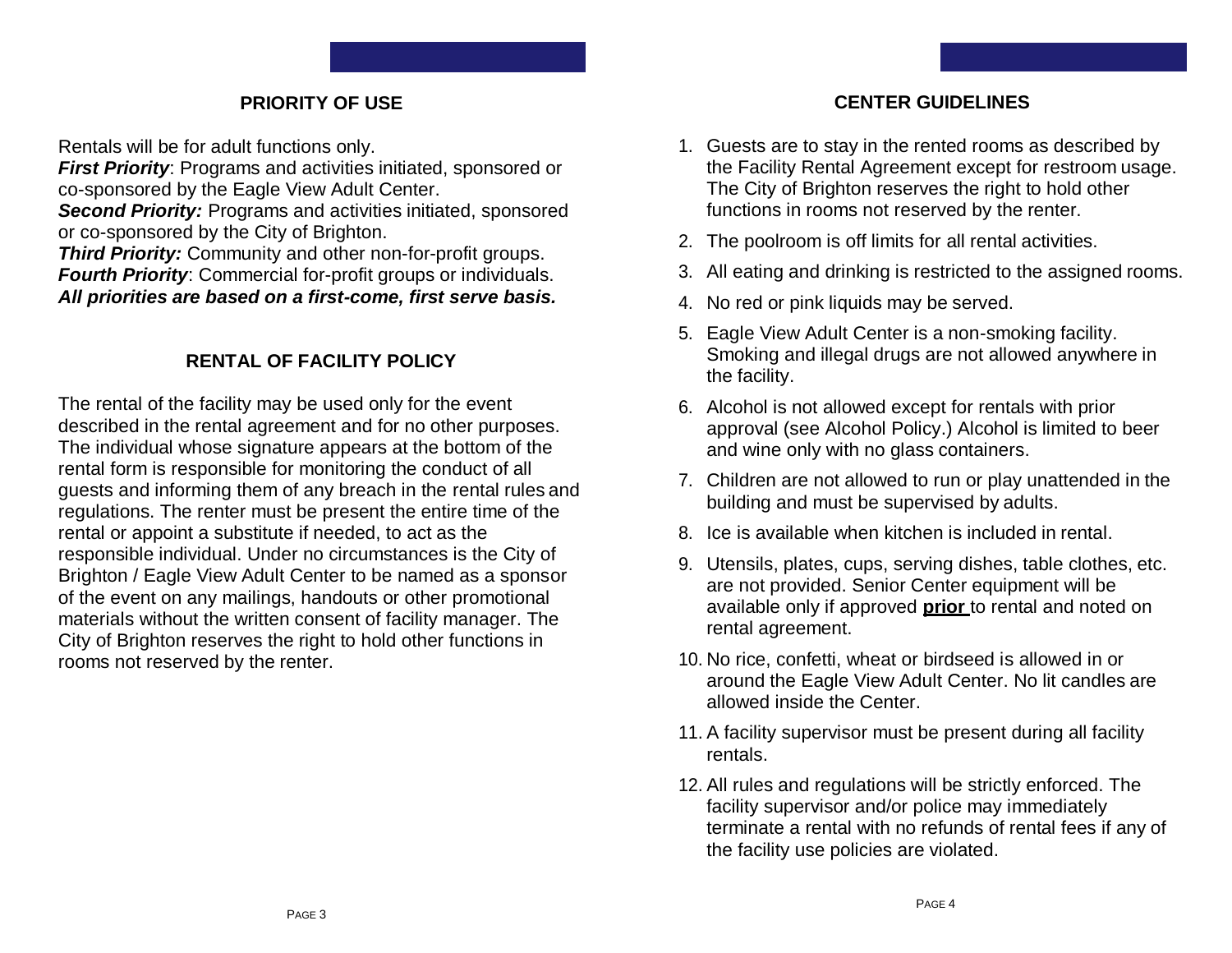# **CENTER GUIDELINES - CONTINUED**

- 13. During the time the facility is rented the renter shall obey all laws of the State of Colorado and the ordinances of the City of Brighton. The Brighton Police Department will be called when guests become disorderly.
- 14. Renter agrees to reimburse Eagle View Adult Center for the total cost of damage to and/or replacement of City property and the facilities for which the renter is responsible.
- 15. All rentals must end by 10:30 pm, with clean-up complete by 11:30 pm.

#### **SET-UP**

- 1. The Eagle View staff will set up all tables and chairs for rentals. Table and chair arrangements must be submitted to rental staff at the time rental fees are paid. Table and chair arrangements may be altered by the staff to comply with safety and fire codes.
- 2. Preparation / set-up time must be included into the hours of the room rental. The set-up time must be scheduled and paid for at the time all fees are due.
- 3. All set-up time must happen on the date rented. The facility is not available the day before.

### **DECORATIONS**

1. Only mounting clay may be used to hang decorations on painted walls. Please do not use tape or pins. User must not attach anything to ceilings or block fire exits. Confetti may be used on tables only. Confetti left on chairs or floor may result in a minimal clean-up charge. No lit candles are allowed inside the center.

#### **CLEAN-UP**

- 1. Renter must include clean-up time into the hours of use.
- 2. Renter must leave the facility in a clean and sanitary condition.
- 3. All trash must be placed in trash receptacles. Eagle View provides trash containers and liners. Renters are responsible for taking trash outside to the dumpster.
- 4. Decorations and/or table coverings must be removed and discarded.
- 5. Tables and chairs must be wiped down.
- 6. All equipment, catering supplies, etc. must be removed from the premises at the conclusion of the rental.
- 7. When the kitchen is used, all food and equipment belonging to the renter must be removed; all counters wiped off, spills on the floor mopped; stove and oven need to be wiped clean.
- 8. A clean-up checklist must be completed, approved and signed by the renter and the facility supervisor before renter leaves..
- 9. Upon satisfactory completion of the checklist with both the renter and the building supervisor signatures, and the satisfactory completion of the following, the damage deposit will be refunded within ten (10) to fourteen (14) business days after the event.
	- a. Building left in satisfactory repair, that of normal use
	- b. Building left in satisfactory cleanliness
	- c. No disturbances requiring special attention by the Eagle View staff or Brighton Police Department
- 10. Rooms left in unsatisfactory condition will be charged directly. The damage deposit will be used for damages to the building and for services needed to clean the building to satisfactory condition.
	- a. Cleaning fees will be \$15 per hour.
	- b. Damages will be assessed for the replacement or repair charge
	- c. In the event that the costs are greater than the deposit, the renter will receive an invoice for the additional amount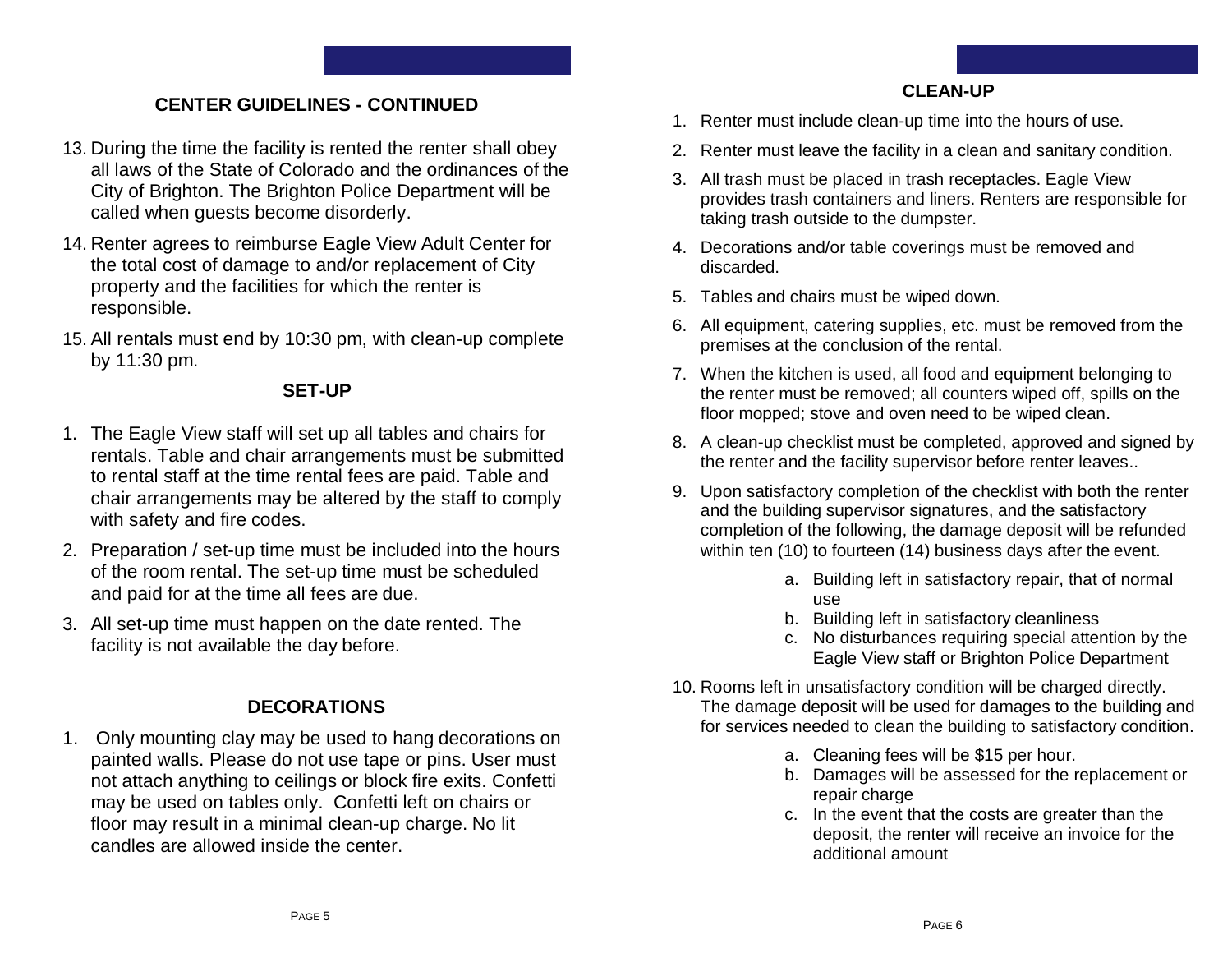# **ALCOHOL**

1. Rentals requesting alcohol must submit request to the

rental coordinator no later than fourteen days prior to the scheduled reservation.

- 2. Alcohol permits will be limited to beer and wine only; no glass containers are allowed.
- 3. Renter is responsible and assumes all risk regarding liabilities that may arise by those attending and drinking alcohol during the rental.
- 4. Renter is responsible for ensuring that all persons who drink are of legal age, no alcohol is to be served to intoxicated guests and all state alcohol laws must be obeyed.
- 5. Cash bars are only allowed for groups with non-profit status. Special use permits must be applied for through the City Clerk's Office.
- 6. Serving and consumption of alcoholic beverages and food is restricted to the community rooms rented.
- 7. Serving and consumption of alcoholic beverages is restricted to four (4) hours.
- 8. All events with alcohol present are required to hire one (1) off duty Brighton Police Officer for parties of 60 persons and under and two (2) off duty Brighton Police Officers for parties of 60 persons or more.
- 9. Arrangements for off duty Brighton Police Officers must be made through the rental coordinator at Eagle View Adult Center no later than fourteen days prior to the scheduled reservation.
- 10.Alcohol may only be served during the paid rental hours and with the off duty Brighton Police Officers present.

# **RENTAL FEES**

- 1. Damage deposit is due at the time of reservation.
- 2. Rental fees are due 30 days prior to event.
- 3. Damage deposit will be mailed to the renter within ten (10) to fourteen (14) days after rental if the above rules are adhered to.

# **CANCELLATION FEES**

1. \$30 CANCELLATION FEE ON RENTALS. Damage deposit will be retained by City if cancellation occurs less than 30 days before the scheduled date.

# **COMMUNITY ROOM RESERVATIONS**

Eagle View has three community rooms available for reservation. Each room may be used separately or as one large room. Depending on the room (all three are different sizes) the maximum seating for varies from room to room but the average is 48 banquet style and 80 theater style. The maximum number for all three rooms is 147 banquet style and 200 theater style. All rentals must end by 10:30 pm with clean-up completed by 11:30 pm

| <b>Rooms</b>  | Resident/<br><b>Non Resident</b> | <b>Profit</b> | Non-<br>Profit** | <b>Damage Deposit</b><br><b>No Alcohol</b><br><b>/With Alcohol</b> |
|---------------|----------------------------------|---------------|------------------|--------------------------------------------------------------------|
|               | Resident                         | \$40 /hr      | \$20 /hr         | \$150/\$250                                                        |
|               | Non-Resident                     | \$60 /hr      | \$30 /hr         | \$150/\$250                                                        |
| $\mathcal{P}$ | Resident                         | \$80 /hr      | \$40 /hr         | \$250/\$350                                                        |
|               | Non-Resident                     | \$120/hr      | \$60 /hr         | \$250/\$350                                                        |
| 3             | Resident                         | \$120/hr      | \$60 /hr         | \$350/\$450                                                        |
|               | Non-Resident                     | \$180/hr      | \$90.50 /hr      | \$350/\$450                                                        |

\*\* Non-profit groups and organizations must provide state of Colorado tax exempt ID number and information to receive the non-profit rate.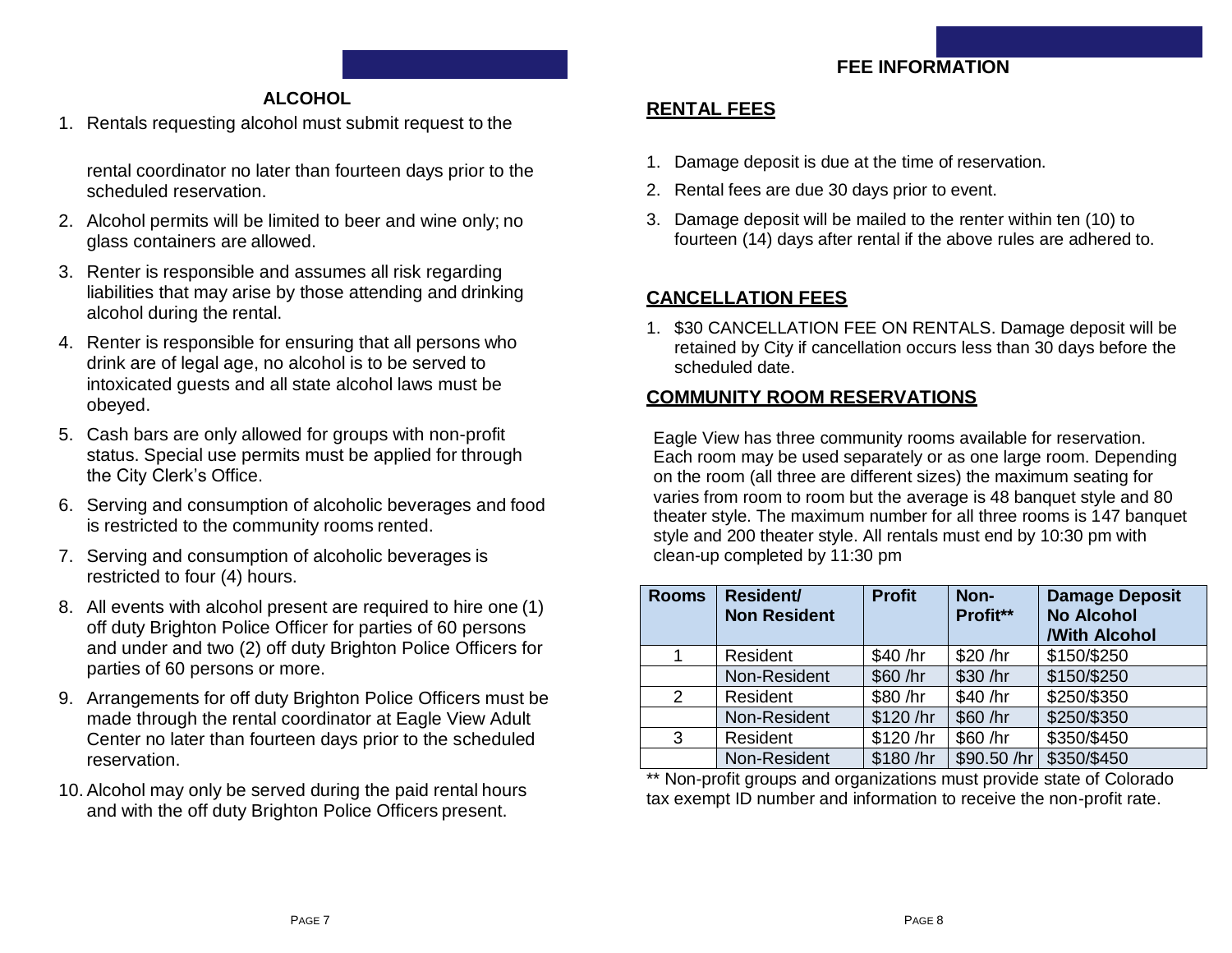#### **FEE INFORMATION - CONTINUED**

#### **FEE INFORMATION - CONTINUED**

#### **CLASSROOM RESERVATIONS**

Eagle View has three small classrooms available for reservation.

| <b>Rooms</b> | <b>Resident/Non Resident</b> |          |
|--------------|------------------------------|----------|
|              | Resident                     | \$15/hr  |
|              | Non-Resident                 | \$30 /hr |
|              | Resident                     | \$30 /hr |
|              | Non-Resident                 | \$60 /hr |
| 3            | Resident                     | \$45 /hr |
|              | Non-Resident                 | \$75/hr  |

#### **ADDITIONAL FEES**

All rentals occurring after regular business hours will incur an additional \$75 fee.

Kitchen is a flat fee of \$50.

Stage fee \$10-\$25, depending on the set-up.

All rentals that receive a "waiver of fee / donated room" will be subject to a minimum \$25 set-up fee.

#### **SECURITY**

All events requesting alcohol are required to be monitored by one (1) off duty Brighton Police Officer for parties of sixty (60) persons and under and two (2) off duty Brighton Police Officers for parties over sixty (60) persons. The officer(s) must be present one-half hour before alcohol is to be served and must be present through the remainder of the event. The Eagle View staff will make arrangements for all security. Alcohol may be served for a maximum of four hours and must be discontinued by 10:00 pm. Alcohol is limited to beer and wine only, with no glass containers. The fee for security is \$40/hr/officer.

#### **AUDIO VISUAL AND OTHER EQUIPMENT AVAILABLE FOR RENTAL**

Coffee Pots (includes: coffee/cream/sugar/cups/napkins) **\$6** per pot (6-8 servings)

Punch bowl w/ladle **\$5** (renter provides punch)

Large Coffee Pot **\$5** (renter provides coffee/cream/sugar/cups/napkins)

TV or VCR **\$10**

Projector **\$10**

Screen **\$10**

Sound System/Microphone **\$10**

Assisted Listening Devices available upon request, deposit required

Flip Chart Stand / Dry Erase Markers **\$10**

**All furniture and equipment must remain at the Eagle View Adult Center**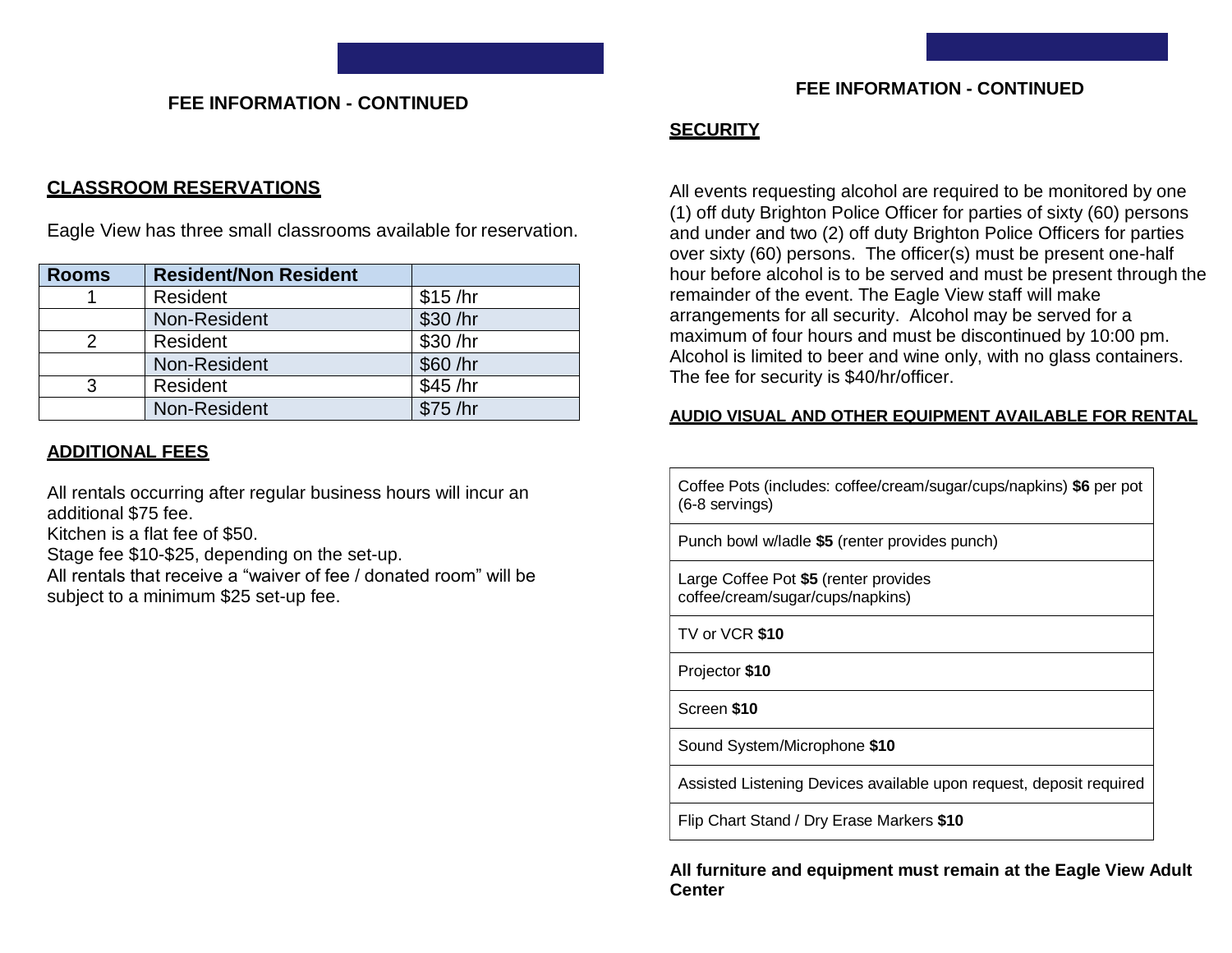PAGE 9

PAGE 10